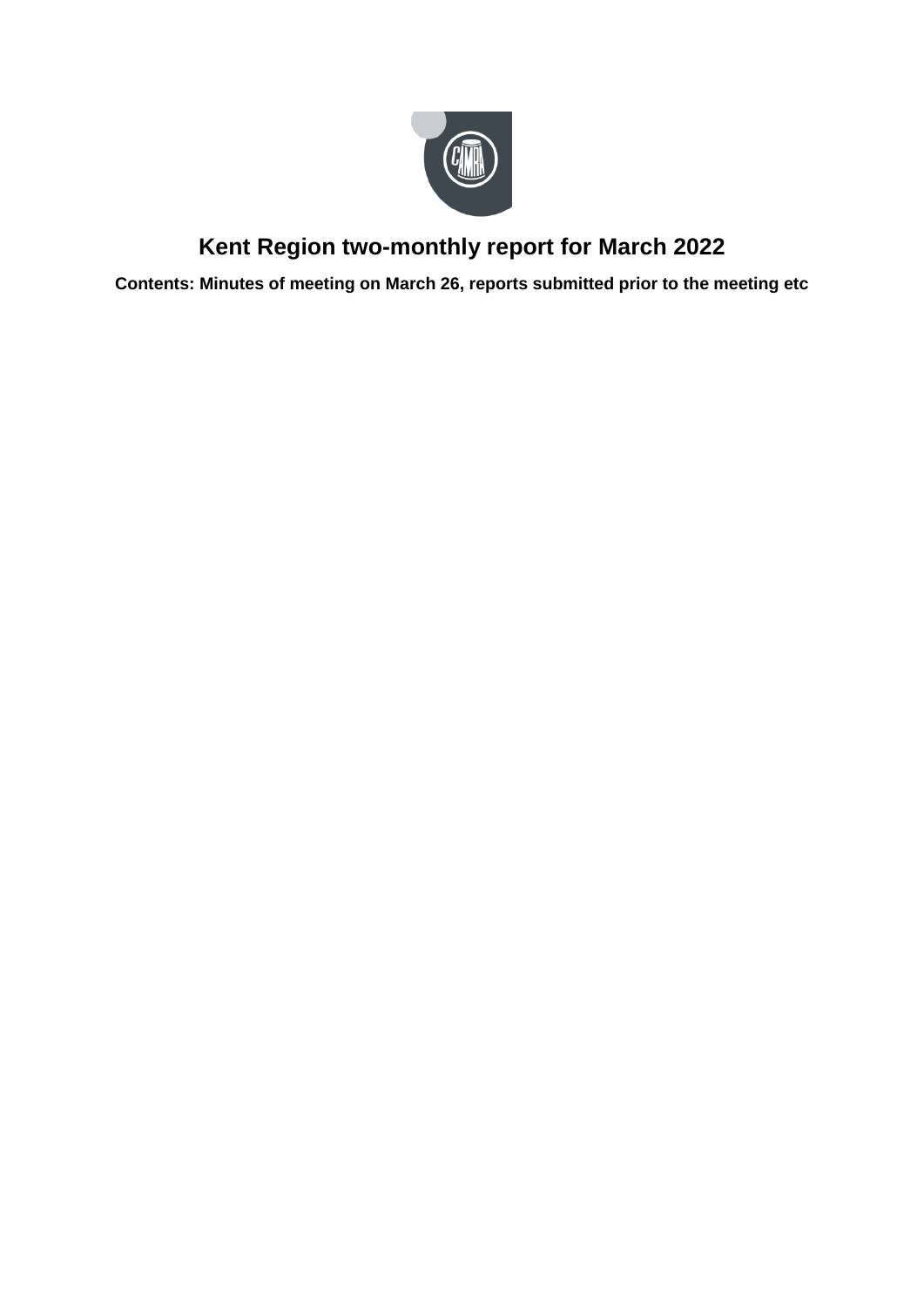## **I Minutes of the Kent Regional Meeting held at the Ship Centurion, Whitstable on Saturday 26th March 2022**

The meeting commenced at 12.07 with Martin Knight, Kent Regional Director, in the chair.

# **SYNOPSIS**

The lack of a paper or downloadable What's Brewing continues to hinder activity at branch level, leading to problems with activation and retention of members. In order to raise the issue constructively at a higher level Martin Knight would need to know what use if any branch members were making of What's Brewing and what value it had for branches. Branches were actioned to let him know their situation as soon as possible.

The signatories on the Kent bank account would need revising to reflect the latest management structure. The full list would become Martin Knight as regional director, Ian Fielder and Glyn Parry as area organisers, Geoff Hetherington as treasurer and Kae Mendham as finance officer.

It seemed that Christina Ketchum was no longer a CAMRA member so the position of Regional Cider Representative was vacant. There was no channel by which to deal with the Cider Pub of the Year in Kent. Therefore it was assumed that there would be no Kent winner this year.

The lack of an editor was seen as the most likely impediment to producing a branch magazine but if one editor could be found it would be possible to produce a composite magazine covering multiple branches, along the lines of Draught Copy. This could be particularly useful in East Kent.

# **1 ATTENDANCE**

- **1.1** Branch not represented: Swale. Total Attendance 16.
- **1.2** Also present were:

| Martin Knight             | <b>Kent Regional Director</b>    |
|---------------------------|----------------------------------|
| <b>Adrian Moss</b>        | Secretary                        |
| <b>Glyn Parry</b>         | Area Organiser, East Kent        |
| lan Fielder               | Area Organiser, West Kent        |
| Kae Mendham               | <b>Regional Finance Director</b> |
| <b>Geoff Hetherington</b> | <b>Regional Treasurer</b>        |

**1.3** Apologies for Absence have been received from: Roland Amos, Martin Atkins, Bob Belton, Gerry Keay, Peter Page-Mitchell (SE & Kent Brewery Liaison Co-ordinator), Mike St Clare-Newman, John Sissons, Linda Thompson, Jeff Tucker.

# **2 MINUTES OF LAST MEETING**

Approved.

# **2.1 Matters Arising.**

None.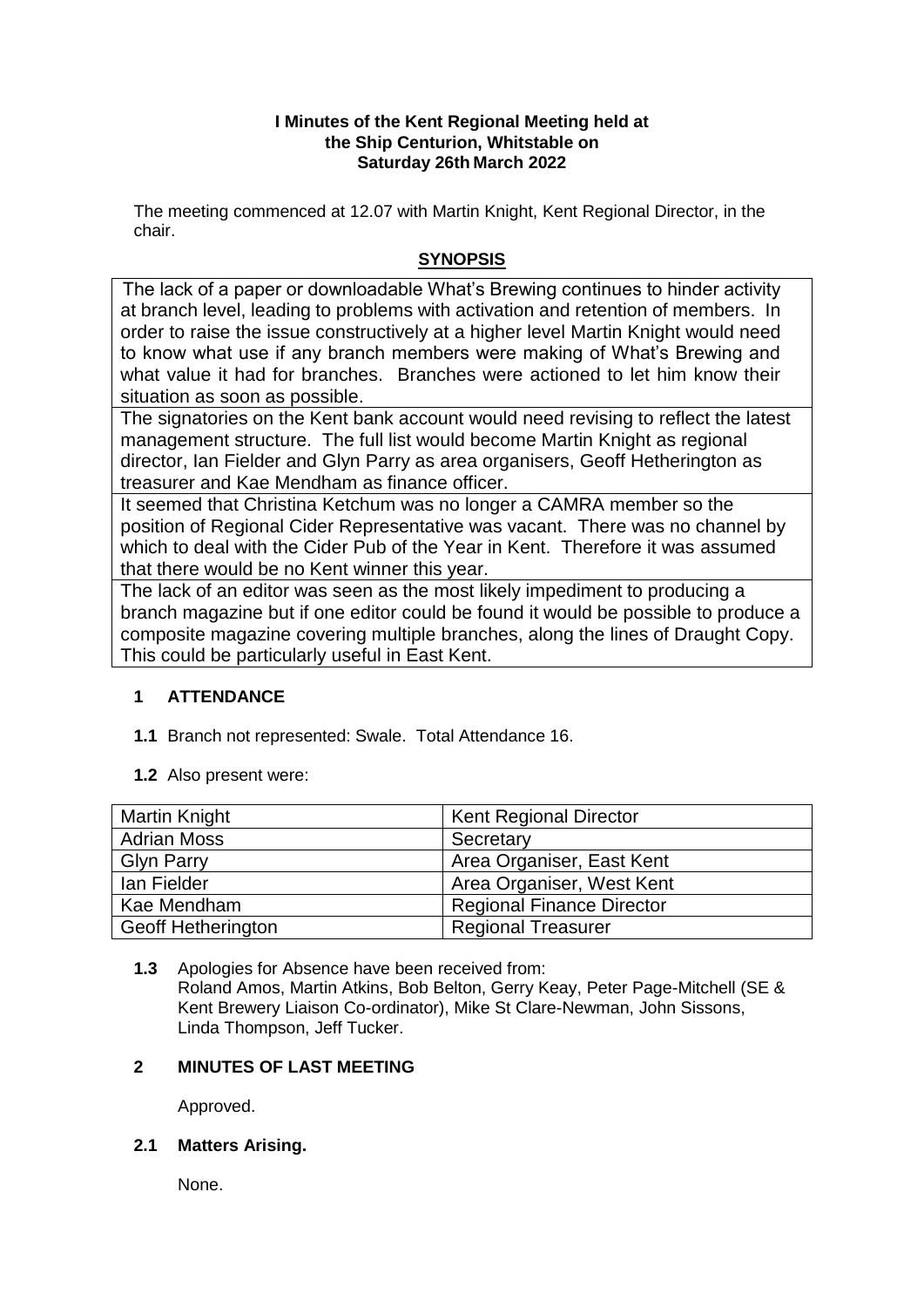# **2.2 ACTION LIST** (New items and status changes in **bold**).

| No  | <b>Description</b>              | Actionee(s)      | <b>Required by</b> | <b>Status</b>     |
|-----|---------------------------------|------------------|--------------------|-------------------|
| 111 | Consider revision of            | Branches.        | In advance of a    | Closed.           |
|     | branch pub allocations for      |                  | meeting to be      | <b>Action 117</b> |
|     | the 2022 and subsequent         |                  | arranged           | continues.        |
|     | Good Beer Guides.               |                  | before             |                   |
|     |                                 |                  | preparation for    |                   |
|     |                                 |                  | the 2024           |                   |
|     |                                 |                  | guide.             |                   |
| 112 | Seek a candidate for East       | <b>East Kent</b> | As soon as         | Closed.           |
|     | Kent area organiser.            | branches.        | possible.          |                   |
| 113 | Clarify the lack of an          | Regional         | As soon as         | Ongoing,          |
|     | obvious replacement for         | Director,        | possible.          | awaiting the      |
|     | the Internal Policy             | Surrey &         |                    | outcome of        |
|     | Document.                       | Sussex.          |                    | the National      |
|     |                                 |                  |                    | AGM.              |
| 114 | <b>Clarify whether CAMRA's</b>  | Regional         | As soon as         | Closed. Non-      |
|     | insurance covers non-           | Director,        | possible.          | members           |
|     | members working at beer         | Surrey &         |                    | should be         |
|     | festivals as conflicting        | Sussex.          |                    | covered but it    |
|     | advice has been                 |                  |                    | is advisable      |
|     | received.                       |                  |                    | not to use        |
|     |                                 |                  |                    | them.             |
| 115 | <b>Contact Christina</b>        | Regional         | As soon as         | Closed.           |
|     | Ketchum to see if she is        | Director.        | possible.          | <b>Apparently</b> |
|     | still prepared to act as        |                  |                    | she is no         |
|     | <b>Kent Cider</b>               |                  |                    | longer a          |
|     | Representative.                 |                  |                    | member.           |
| 116 | Inform Martin Knight of         | Those            | As soon as         | Closed.           |
|     | branches which did not          | branches         | possible.          |                   |
|     | see the proofs of the pub       | affected.        |                    |                   |
|     | section of 2022 Good            |                  |                    |                   |
|     | Beer Guide.                     |                  |                    |                   |
| 117 | Schedule a separate             | lan Clennett     | In time for        | Ongoing.          |
|     | meeting of branches to          | and Martin       | preparation of     |                   |
|     | decide revisions to             | Knight.          | the guide.         |                   |
|     | branch pub allocations for      |                  |                    |                   |
|     | the 2024 Good Beer              |                  |                    |                   |
|     | Guide.                          |                  |                    |                   |
| 118 | <b>Inform Martin Knight of</b>  | <b>Branche</b>   | As soon as         | New. Minute       |
|     | the extent of branch            |                  | possible           | 5.1 refers.       |
|     | usage of What's                 |                  |                    |                   |
|     | <b>Brewing and its value to</b> |                  |                    |                   |
|     | the branch.                     |                  |                    |                   |
| 119 | <b>Liaise with Linda</b>        | <b>Regional</b>  | As soon as         | <b>New</b>        |
|     | Thompson on steps to            | <b>Director</b>  | possible           |                   |
|     | reinstate regional cider        |                  |                    |                   |
|     | reporting.                      |                  |                    |                   |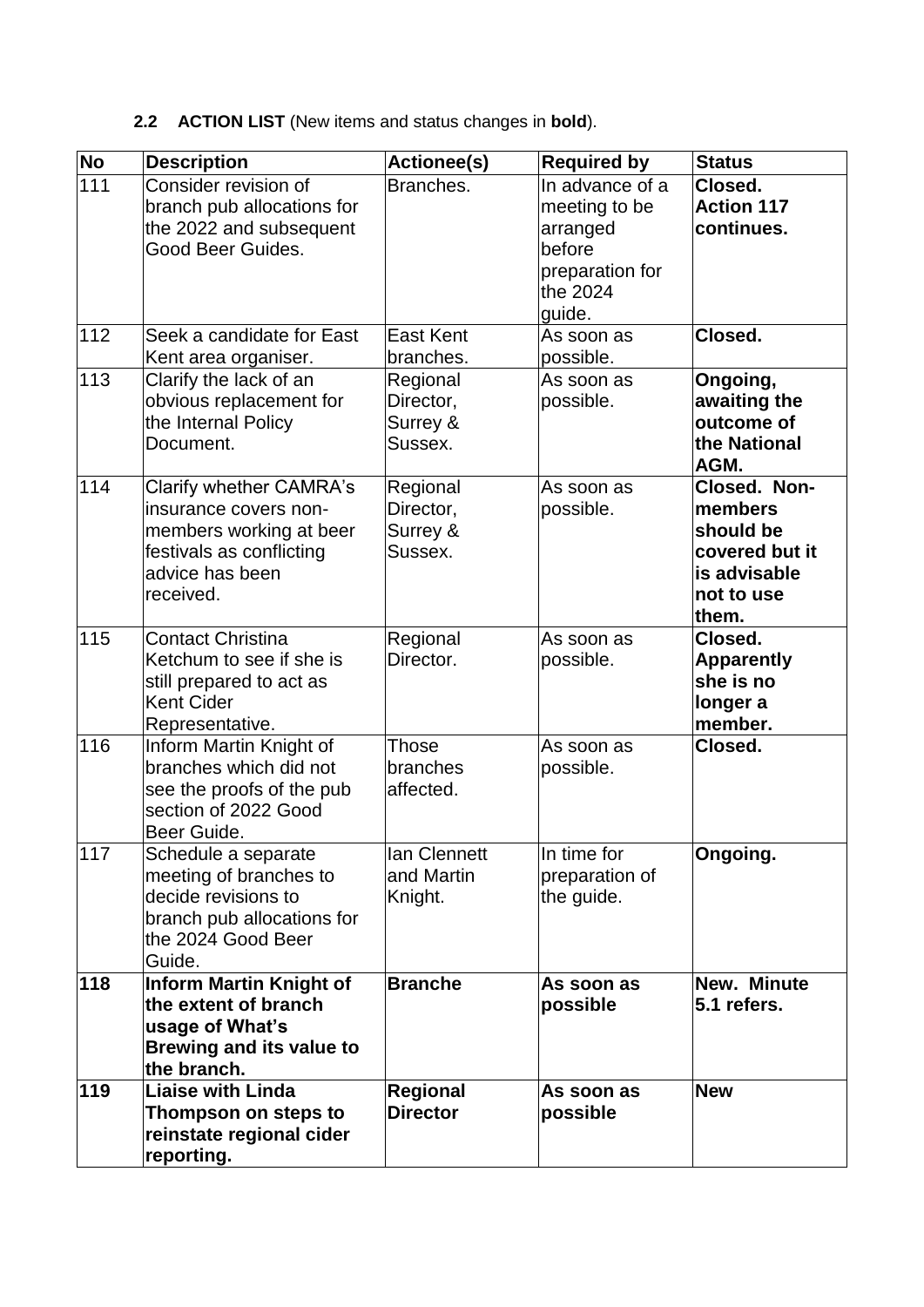| 120 | <b>Contact East Kent</b><br>branches to seek an<br>editor for a composite<br>magazine equivalent to<br><b>Draught Copy</b> | Damien Clark | As soon aas<br>possible | New. Minute<br>$ 9.2$ refers. |
|-----|----------------------------------------------------------------------------------------------------------------------------|--------------|-------------------------|-------------------------------|
|-----|----------------------------------------------------------------------------------------------------------------------------|--------------|-------------------------|-------------------------------|

## **3 REGIONAL DIRECTOR'S REPORT**

- **3.1** Some branches were still not back up to speed after the lockdowns. For instance, Ashford were still short of a chairman.
- **3.2** A new development of the comms tool which might replace Yahoo groups is in beta testing but there are no details.

# **4 AREA ORGANISERS' REPORTS**

- **4.1 Kent (East)** Nothing to report.
- **4.2 Kent (West)** Nothing to report.

## **5 CAMPAIGNING**

**5.1** The lack of a paper or downloadable What's Brewing continues to hinder activity at branch level, leading to problems with activation and retention of members. News items are not easily available in any form which is readily usable by the majority of members. The news website which nominally represents What's Brewing is not easy to follow or attractive and seldom up to date and was described as unfit for purpose. As a result the most obvious incentive for people to join CAMRA and remain members was missing. In order to raise the issue constructively at a higher level Martin Knight would need to know what use if any branch members were making of What's Brewing and what value it had for branches. Branches were actioned to let him know their situation as soon as possible.

## **6 FINANCE**

- **6.1 Regional Finance Officer's Report** Kae Mendham would like to be informed of the dates of branch AGMs. She and Martin Knight should receive copies of examined accounts from branches after an AGM. If examined accounts are not available at the AGM a copy of the unexamined accounts should be submitted with an explanation for the absence of any examination. There was no information on a COBAS training session in Kent.
- **6.2 General Finance** The current balance is £328, which should be sufficient to cover requirements until the signatories on the bank account were updated. No requests for funding were submitted by branches.
- **6.3 General Matters** The signatories on the Kent bank account would need revising to reflect the latest management structure. Linda Thompson and Jeff Waller would be removed from the list and Martin Knight and Glyn Parry added. The full list would then be Martin Knight as regional director, Ian Fielder and Glyn Parry as area organisers, Geoff Hetherington as treasurer and Kae Mendham as finance officer.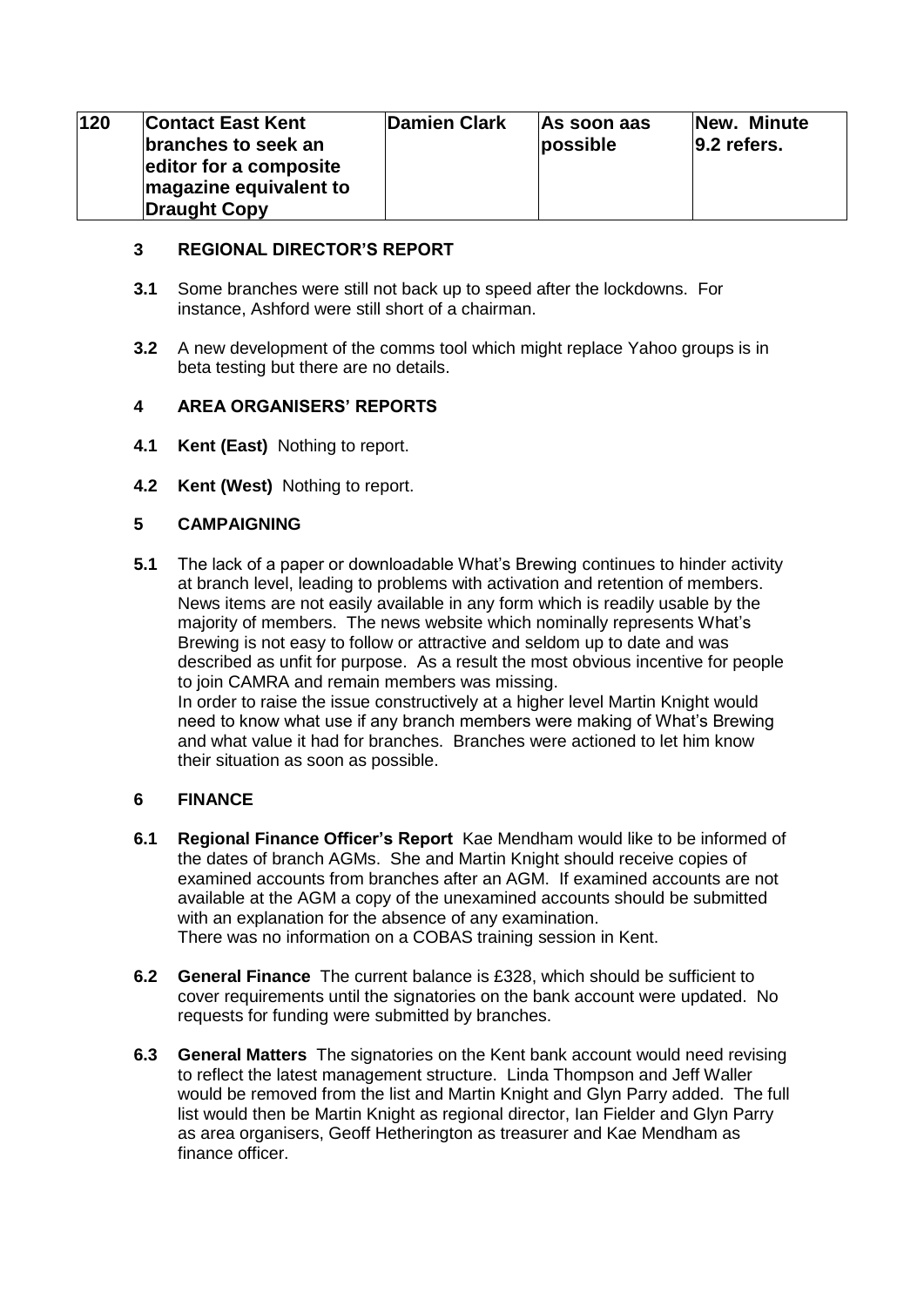## **7 PUB OF THE YEAR, CIDER PUB OF THE YEAR AND CLUB OF THE YEAR.**

- **7.1 Pub of the Year** All branch winner were known and judging forms and guidelines would be sent out imminently. The guidelines were new with two extra categories. It was confirmed that there is no embargo on revealing a branch winner, only those at higher levels. Branches should ensure the pub is informed first and then details can be added to the Kent website and other publicity.
- **7.2 Club of the Year** Jeff Tucker had heard of winners from GDV, MMK and West Kent branches. Other branches had until March 31 to submit theirs to him. Judging would be open to any branch, using the Pub of the Year guidelines, and should be completed by the end of July.
- **7.3 Cider Pub of the Year** There was no channel by which to action and communicate this. Therefore it was assumed that there would be no Kent winner this year.

#### **8 CIDER**

**8.1** It seemed that Christina Ketchum was no longer a CAMRA member so the position of Regional Cider Representative was vacant. Martin Knight .would liaise with Linda Thompson and Angela Briers to ascertain the course of action to follow.

#### **9 PUBLICATIONS**

- **9.1 Good Beer Guide** Ongoing. Branch data entry to WhatPub for the 2023 guide was required to be completed by April 19. Branch pub allocations for the 2024 guide might still be revised depending on the outcome of the separate meeting to which action 117 refers.
- **9.2 Magazines** The 200th edition of Draught Copy had appeared. Both Medway Beer Belly and Ale of Thanet needed new editors in order to restart. The lack of an editor was seen as the most likely impediment to producing a branch magazine but if one editor could be found it would be possible to produce a composite magazine covering multiple branches, along the lines of Draught Copy. Expenditure to establish the first few editions cold be considered a campaigning expense, with a view to the venture later becoming self-financing via advertising. This could be particularly useful in East Kent and Damian Clark agreed to contact East Kent branches to see if anyone was prepared to become editor for such a project
- **9.3 Websites** The Kent Website is now using "BeerEngine", CAMRA's web platform for the provision of CAMRA Branch websites. The URL has therefore changed to [https://kent.camra.org.uk.](https://kent.camra.org.uk/) Branches need to change this detail on their own websites and other communications. It was thought that branch meetings could be listed on the site together with other branch news.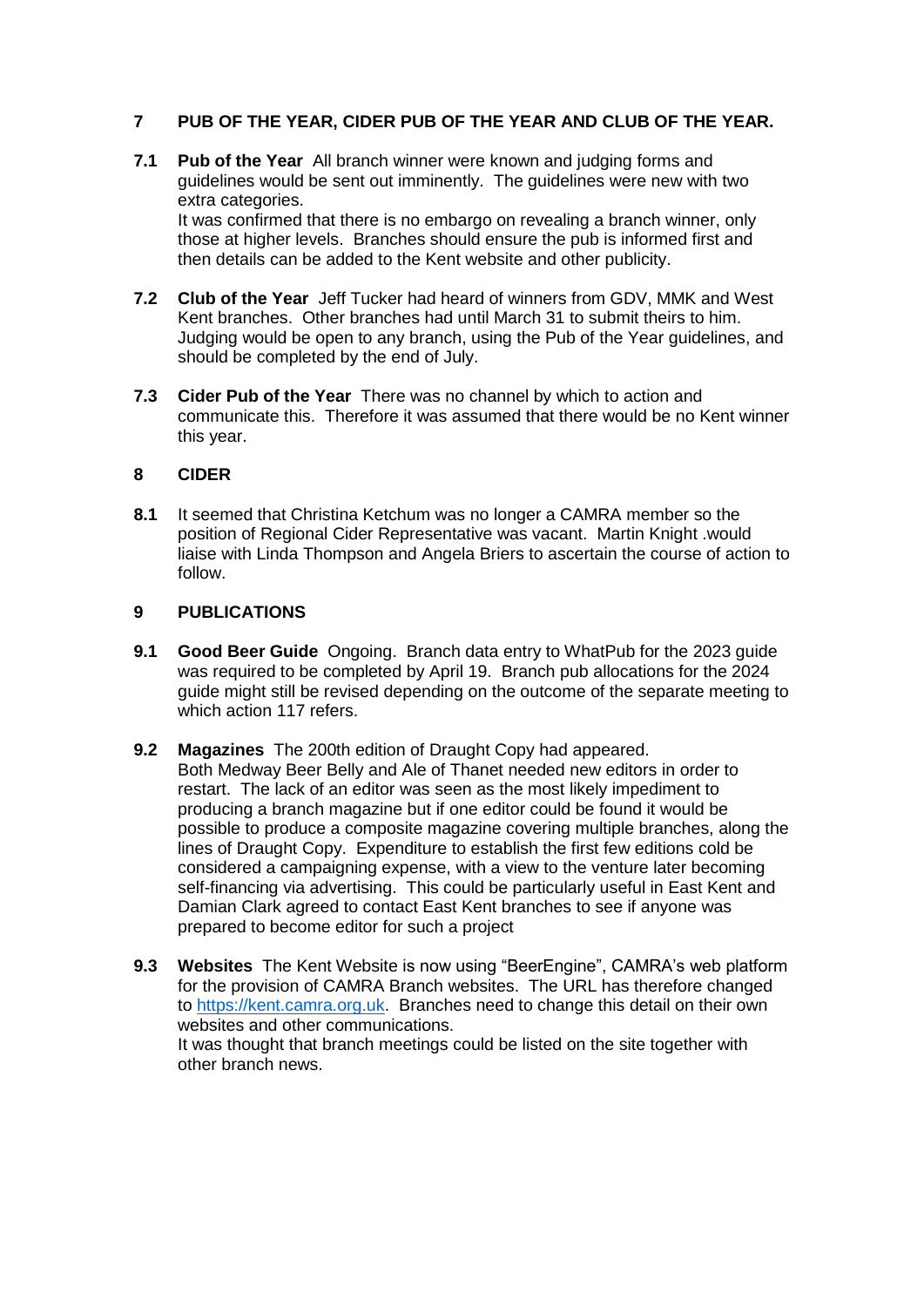## **10 COMMUNICATION**

For the time being the best means of communication would be Discourse for messages, backed up by an email circulation list for documents. In future documents could also be made available via the Kent website. Dates and venues of meetings will be added to the national Branch Diary website and the national planner once confirmed.

## **11 BREWERIES (items not covered by submitted reports)**

**11.1** Peter Page-Mitchell's latest report had been circulated before the meeting.

## **12 FESTIVALS (those having significant CAMRA involvement)**

**White Cliffs** The earliest the Town Hall venue would be available is expected to be 2025, though the council are keen to have the festival back. Other options may be pursued for 2023 and 2024.

**Thanet** 15 and 16 April 2022. Ongoing. There will be a key keg bar. **Bexley** 5 to 7 May 2022. Ongoing. Budget approved.

**Kent & East Sussex Railway** 17 and 18 June 2022. About 50 beers etc. **Kent** No plans at present. Attempts are being made to recover the deposit for the Westgate Hall, Canterbury.

**Cricket Tents** Nothing possible this year. Canterbury seems no longer to be available as a venue.

**East Malling** 3 September 2022. Budget under discussion. **Faversham Hop Festival** 3 and 4 September 2022, confirmed. **Spa Valley** 7 to 9 October 2022. CAMRA will have more control than in 2021.

# **13 BRANCH REPORTS (items not covered by submitted reports)**

Reports had not been received from Canterbury or Medway. There were no additional items.

## **14 FUTURE MEETINGS**

To avoid clashes with beer festivals, Bexley and MMK had agreed to swap dates for this cycle only, with the previous sequence to resume thereafter.

| May 21   | Beer Seller, 64 High Street, Tonbridge TN9 1EH (to be confirmed). |
|----------|-------------------------------------------------------------------|
| Jul      | DDS. Date and venue required ASAP.                                |
| Sept     | Bexley. Date and venue required ASAP.                             |
| Nov      | Thanet.                                                           |
| Jan 2023 | Medway.                                                           |
| Mar      | AGM. Swale.                                                       |
| May      | <b>MMK</b>                                                        |
| Jul      | Ashford.                                                          |
| Sept     | GDV.                                                              |
| Nov      | Canterbury.                                                       |
| Jan 2024 | <b>Bexley</b>                                                     |
| Mar      | AGM. DDS.                                                         |
| May      | W Kent.                                                           |

It was noted that there was a need to minimise travel expenses, to cover no more than two meetings in the year.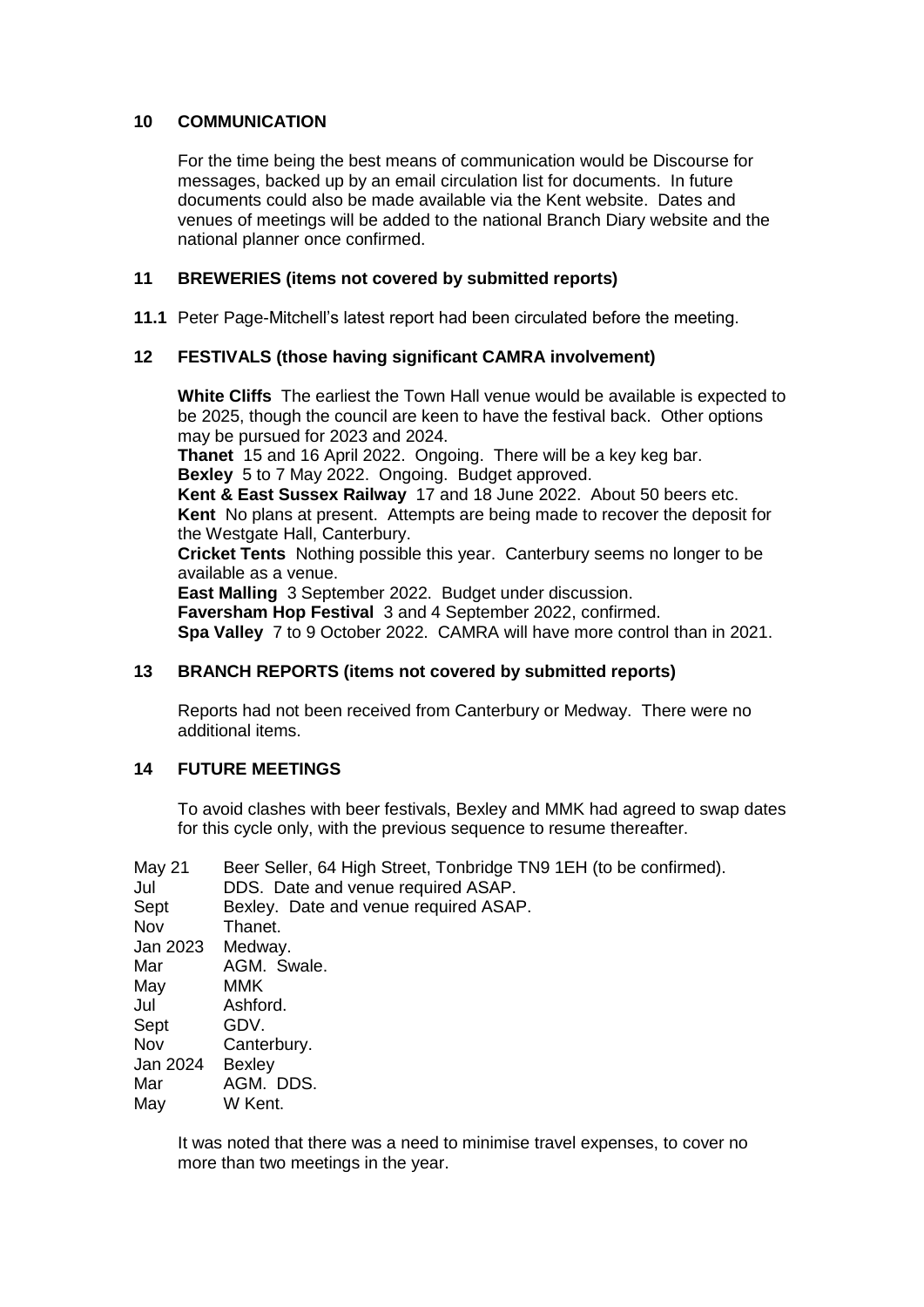## **15 ANY OTHER BUSINESS**

- **15.1** Tasting panels and Champion Beer of Britain were not included in the agenda for this meeting but should be from now on. Glyn Parry had offered to help try to reestablish the Kent tasting panel and chair it. Approximately 20 people attended a virtual introductory training session last year. Glyn and Martin Knight were working to arrange a suitable date and venue for training to take place and Kevin Travers would attend to conduct the session.
- **15.2** The 2022 area judging for Champion Beer of Britain has commenced and Thanet Beer Festival will host the judging of the speciality beers category. Disappointingly, some other festivals have declined to be involved, so as it currently stands judging of all categories will not be possible this year. The organisers of other festivals in the region that are planned for later in the year were asked to consider hosting a category judging. There are plenty available and there is be flexibility as to the number and style of beers to reflect the size and type of festival. Kevin Travers is also happy to consider pub and non-CAMRA events.

Meeting closed at 15.07.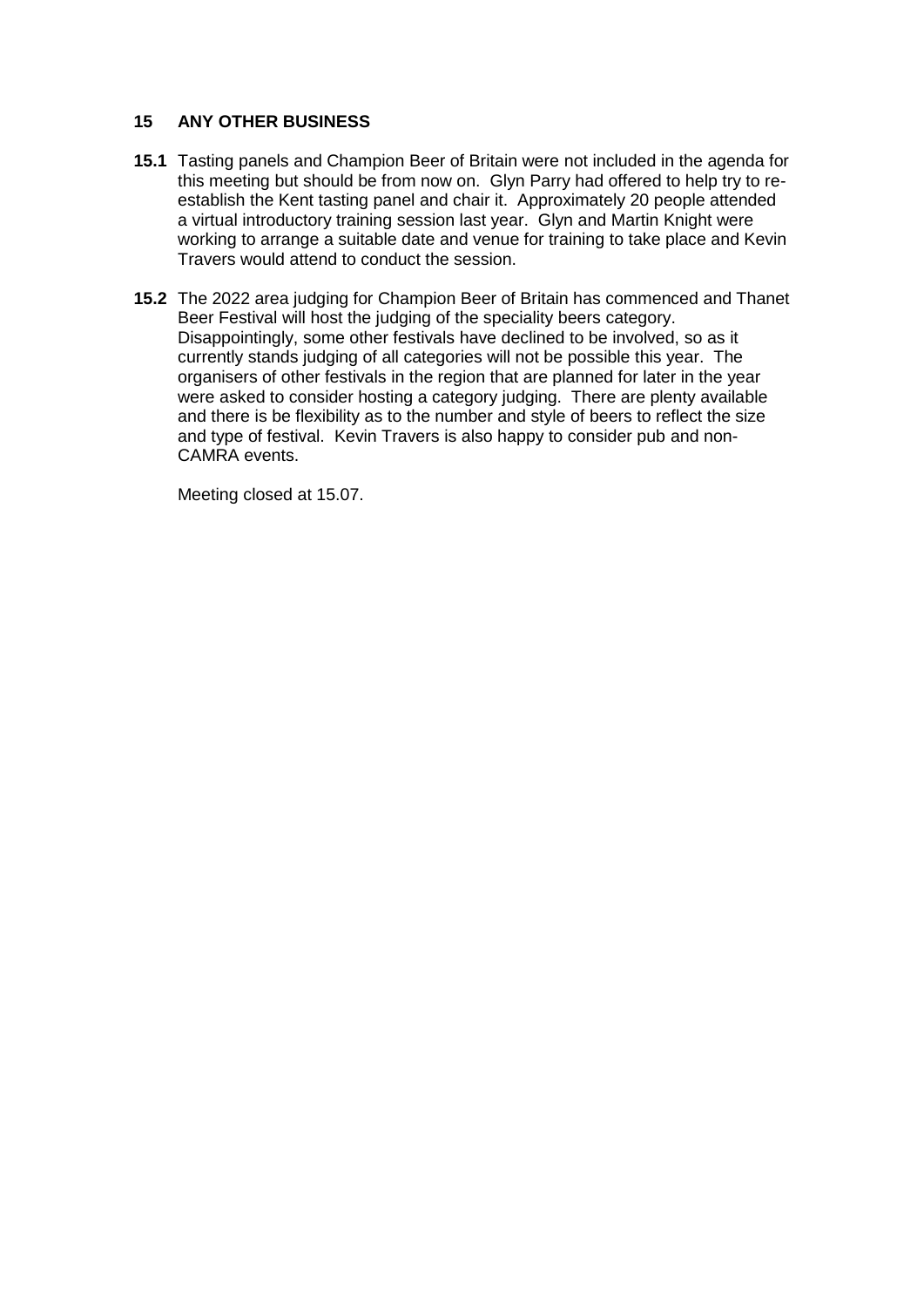## **II Reports (numbered in accordance with sections in the minutes)**

## **6 Finance**

## **Regional Finance Officers Report**

#### **Information**

#### **Branch Reporting**

In the past I used to provide the regional meeting with a table of Branch Compliance as regards forwarding annual audited accounts to me, the Regional Director, and St Albans.

The last table I have on my file is dated September 2019, and I am sure that branches must have had their annual general meetings since then, and therefore do not consider it would be useful to reproduce that for this meeting.

#### **The Future**

I ask all branches to let me have the dates of their Annual General Meetings, and following the meeting to provide me with a copy of the audited, and approved accounts.

If these are not available I ask for a report from the Branch Chairman, or Secretary, shortly after the meeting, giving me details of the discussion about the accounts that took place

**My email address is [Kaemendham@gmail.com](mailto:Kaemendham@gmail.com)**

#### **National Information**

The annual accounts for CAMRA have been audited and signed off, and published in BEER magazine for you to read. The full details of the accounts are available on the main web site.

Due to some actions to minimise costs during the past year a deficit has been avoided.

#### **14 Branch Reports**

# **14.1 Ashford**

## **Branch News**

Our first meeting since February 2020 was held on 2nd March 2022 - Martin Knight in attendance.

Agreed to hold our AGM in May when branch accounts will be available.

**POTY** 

Winner :- Bowl Inn, Hastingleigh

Runner Up :- This Ancient Boro', Tenterden No cider or club POTY were considered.

#### **GBG23**

16 entries plus reserves have been chosen and ready for submission Agreed to review selection process at a special Branch Meeting along with RD **Beer Festival**  This will now go ahead at KESR on 17th and 18th June.

Budget has been approved and all is in hand.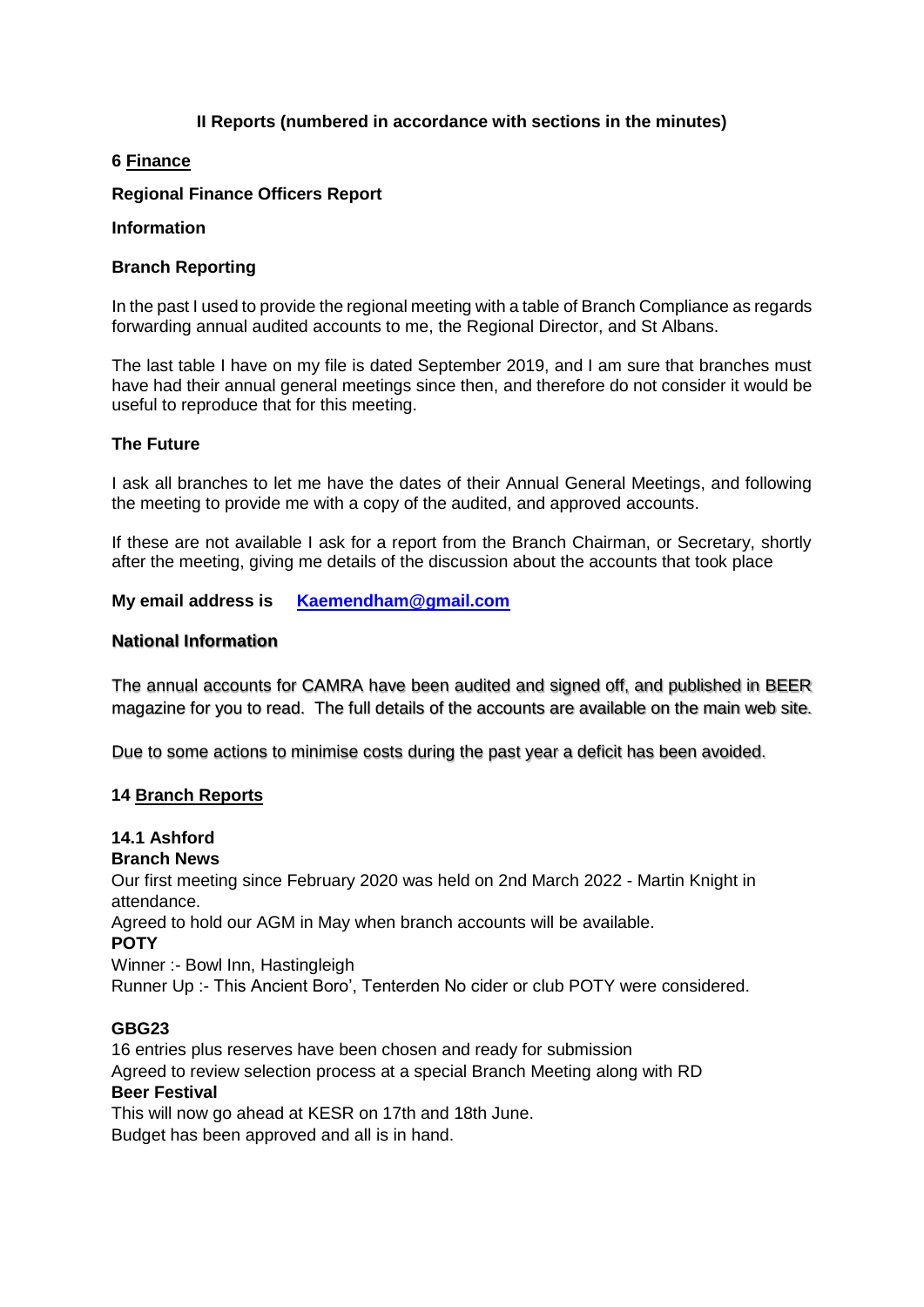## **14.2 Bexley Information Pub news:**

The Guy Earl of Warwick, Welling Broadway, previously the home of the annual "Great Welling Beer Fest" reopened in February with new operators.

## **Branch news:**

Bexley branch now holds meetings the second Wednesday of every other month – April, June, August, etc. with socials on alternate months although not necessarily on the Wednesday.

Pub of the Year voting results - 1<sup>st</sup> The Long Haul, Barnehurst; 2<sup>nd</sup> Robin Hood and Little John, Bexleyheath; 3<sup>rd</sup> The Broken Drum, Blackfen. Cider PotY winner is the Penny Farthing, Crayford. Club of the year is Dartfordians RFC, Bexley.

## **Misc:**

Branch website – www.bexley.camra.org.uk Branch official Facebook page - www.facebook.com/camrabexleybranch Branch Twitter account - @BexleyCAMRA

## **Actions from last meeting relevant to branch:**

|     | <b>Desc</b>                                     | Reg'd            | <b>Status</b> |
|-----|-------------------------------------------------|------------------|---------------|
| 111 | Consider revision of branch pub allocations for | before September | ongoing       |
|     | the 2022 and subsequent Good Beer Guides.       |                  |               |
| 116 | Inform Martin Knight of branches which did not  | ASAP             | new           |
|     | see the proofs of the pub section of GBG 2022   |                  |               |

## **14.3 Canterbury**

No report received.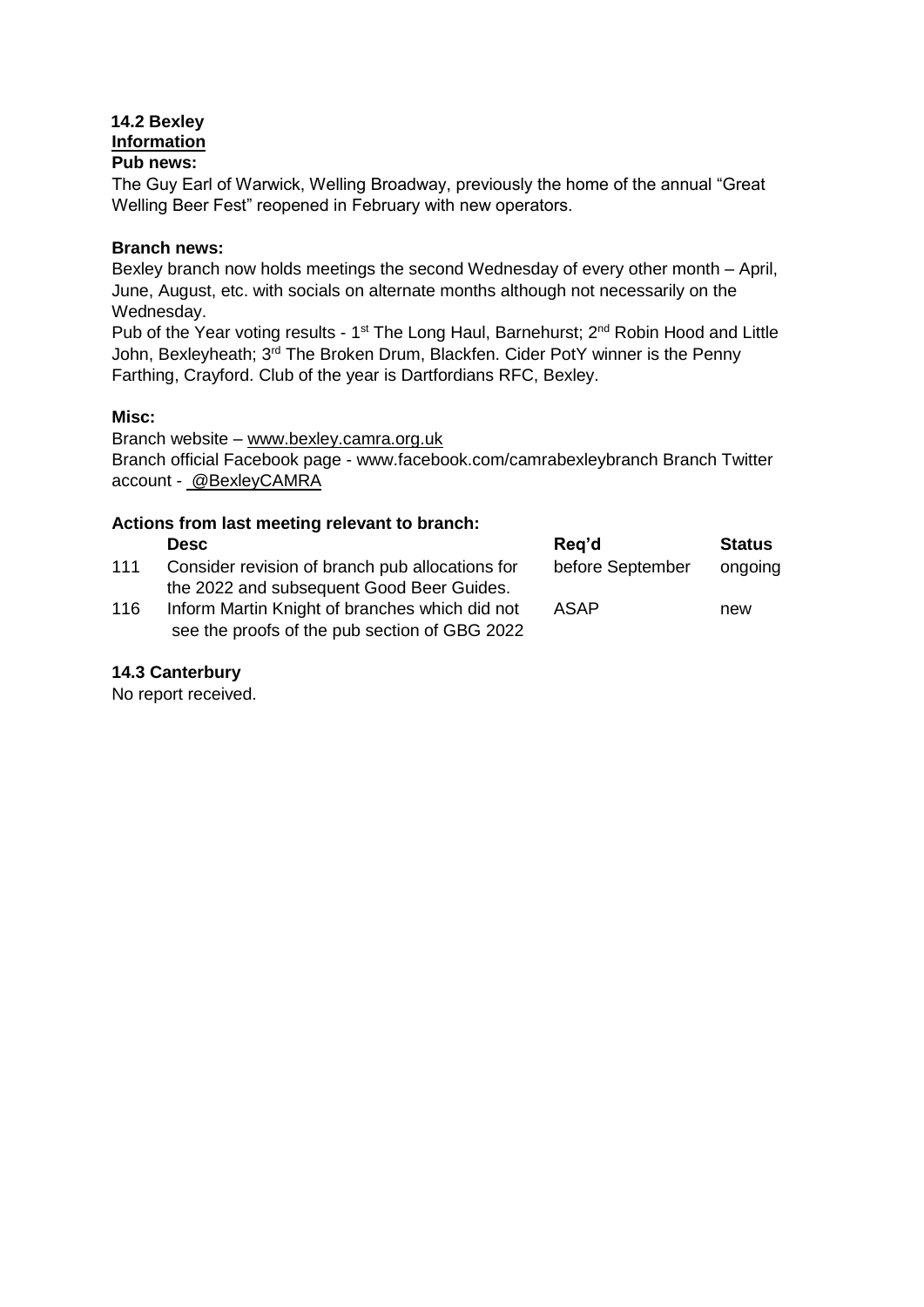# **14.4 Dover**

## **Important News**

- DDS website is now at https://dds.camra.org.uk.
- All branch email addresses have now changed to @dds.camra.org.uk. Old website and email addresses have expired.

# **Branch Pub of the Year** Berry, Walmer.

## **Activities**

- In response to the P&O actions, a Facebook discussion and webpage was created advertising pubs that were looking for staff.
- LocAle page added to website.
- **GBG & POTY Selection Rules revised.**
- Continue cataloguing WhatPub photos to ensure we have copyright approval.
- **Thirst Thursday Events continue to be held.**
- Winter Pub of the Season Presentation to the White Horse, Dover.
- Winter Ales Celebration, including pub walks, as a replacement for the branch beer festival.
- Two minibus outings have been organised.
- Continue monitoring pubs for sale & planning applications affecting pubs.
- No Cider Pub of the Year competition, as no pubs were nominated. Now using NBSS Analysis Spreadsheet.

# **Pub News**

 Admiral Owen, Sandwich: Planning application indicates it will reopen as a restaurant & bar.

- Bowling Green Tavern, Deal: For sale.
- Chequer Inn, Ash: The tenant running the community-owned pub has gone into administration. Pub is expected to reopen.
- Coach & Horses, Hacklinge: Has been sold.
- Clarendon Hotel, Deal: Planning application to turn a part of the hotel to residential has been refused.
- **Crispin Inn, Sandwich: New publicans.**
- **Crown Inn, Finglesham: has been sold.**
- **Eagle Tavern, Deal: To reopen mid-April with new publicans.**
- **Plough & Harrow, Tilmanstone: For sale.**
- Saracen's Head, Deal: New publicans.
- Smuggler's Inn, St. Margaret's at Cliffe: Celebrated 25th anniversary.
- **Three Cups, Dover: For sale.**
- **White Horse, Dover: LocAle accredited.**
- Real cider accreditation has been removed from White Horse, Dover; Eight Bells, Dover, Sir Norman Wisdom, Deal, Anchor Inn, Wingham and Crispin Inn, Sandwich.
- Real Ale accreditation has been removed from Cricketers, Dover, Boars Head, Dover and Crown & Sceptre, Dover.

## **Brewery News**

Time & Tide, Eastry: Expanded brewery capacity.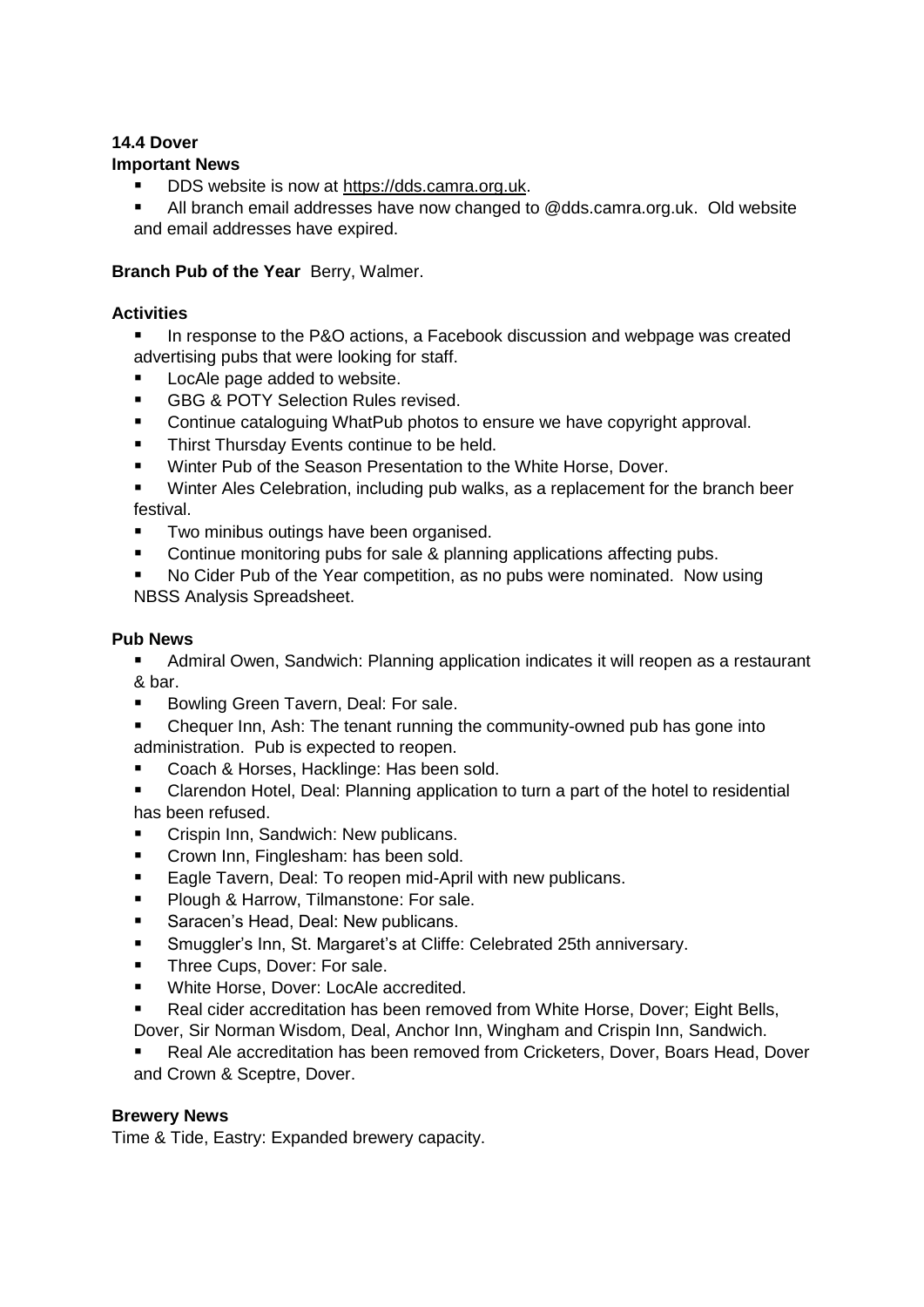# **14.5 GDV INFORMATION**

- **1.** In the event, at the branch AGM on December 1 the existing committee was reelected en bloc.
- **2.** Branch POTY is the Compass Alehouse, Gravesend. Cider POTY is the Three Pillars, Gravesend. Club of the Year is Dartford Working Men's Club.
- **3.** Brewing had ceased at Dartford Wobbler but has restarted using the previous recipes.

# **PUBS REPORT**

- 1. Growler, Dartford New micropub, only keg beers at present.
- 2. Cricketers, Gravesend Closed. Future uncertain.
- 3. Crown & Thistle, Gravesend Was recently sold. Gravesham Council had refused to relist it as an ACV on the grounds that there was no prospect of it reopening as a pub in the next five years.
- 4. Darnley Arms, Gravesend Closed. Future uncertain.
- 5. Grapes, Gravesend Seems to be closed again. An unconfirmed rumour suggests it may have been sold by Shepherd Neame.
- 6. Ship, Green Street Green Was advertised for sale.
- 7. Black Lion, Hartley Has reopened.
- 8. Amazon & Tiger, Harvel Gravesham Council have belatedly responded to a letter from the local campaign group and seem to accept that the accommodation the owner intends to continue to run was ancillary to the main business of the pub. Further developments awaited.
- 9. Green Man, Hodsoll Street A local group is seeking to buy this to rebuild it.
- 10. Railway, Longfield Closed after a fire. New management being sought.
- 11. Pavilion, New Ash Green At the sports ground. Has a pub licence.
- 12. Black Horse, Stansted Owner is believed to want to sell to a developer. 13. Sun, Swanscombe Has reopened.

# **DISCUSSION**

None.

# **ACTIONS: from last location: Dartford Working Men's Club in November 2021**

| <b>ITEM</b> | <b>SUBJECT</b> | <b>ACTION</b> | <b>STATUS</b> |
|-------------|----------------|---------------|---------------|
|             | None.          |               |               |

## **14.6 Medway**

No report received.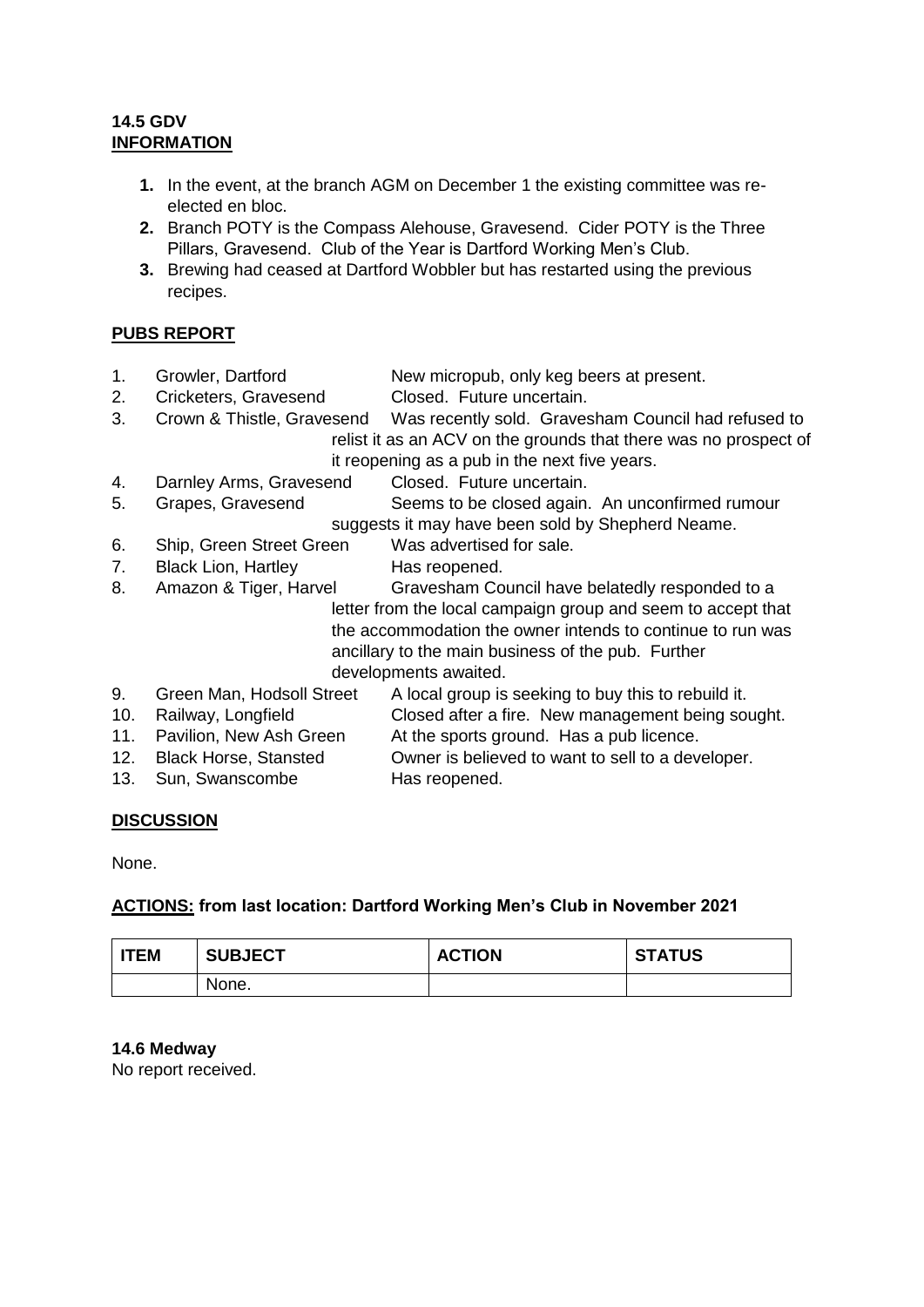| <b>14.7 MMK</b><br><b>Information</b> |                                                                                                                       |
|---------------------------------------|-----------------------------------------------------------------------------------------------------------------------|
| Victoria, East Farleigh               | Pub closed and signage removed. Owner seeking to remain and turn it<br>into a private house but council have refused. |
| Knoxbridge, Frittenden                | Licensee failed to agree terms with owner and left. Has reopened with<br>new licensees but no food yet.               |
| Harrow Inn, Lenham                    | Closed. Owners have reportedly placed it in hands of receivers.                                                       |
| Bar 6, Maidstone                      | To become a Turkish restaurant.                                                                                       |
| Brickmakers, Maidstone                | Owner has regained possession and is seeking a new tenant.                                                            |
| Market House, Maidstone               | New Licensee                                                                                                          |
| Kings Head, Sutton<br>Valence         | Sold to young couple. Changeover is in early April.                                                                   |

Wings Bar & Restaurant, Headcorn Airfield currently closed but new operator expected to open when aerial activities become more frequent. Five other long term closed pubs remain with unknown future.

From our total of 160 open pubs 114 have been visited so far this year.

Whilst there has been large numbers of pubs no longer accredited to Cask Marque MMK have only had 3 drop out. This leaves us with 28.

#### **Draught Copy**

March edition is now available.

**Discussion**  None

**Actions from last Location**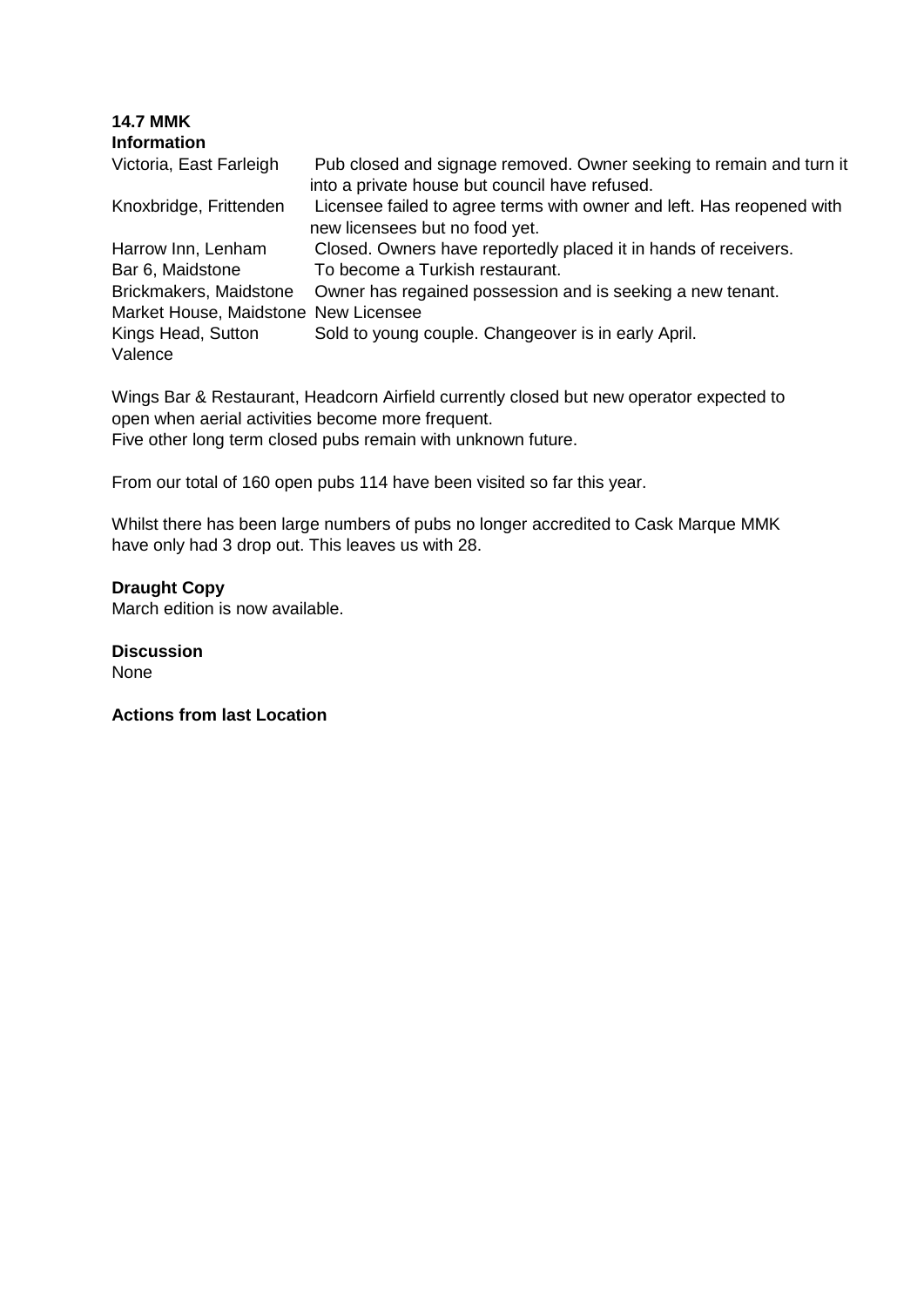## **14.8 Swale**

**Branch News** POTY winners for 2022 have just been announced. The branch decided not to enter a CPOTY and a COTY is something that has not been followed by the branch at any time.

Winner POTY 2022 is The Three Tuns, Lower Halstow Runner up. The Elephant, Faversham Third. Paper Mill, Sittingbourne H.C Shipwrights Arms, Hollowshore, Faversham

This year the branch has 14 allocations for the GBG as agreed with Martin Knight. We have just had our monthly branch social at The Fruiterers Arms in Rodmersham. Good weather and attendance. The committee continue to meet 'ad hock' at present to discuss branch matters.

**Pub News** Nicola Smith has taken over the lease at 'The Playa' in Minster. Nicola has taken over from her previous pub in Broadstairs and re-opened last week. There have been a number of changes to pub licensees over the past couple of years but are too numerous to mention here and are already documented within branch.

**Festivals. Faversham hop festival September 3rd – 4th 2022.** After two cancelled years and almost a third, funds have been raised to hold the festival. Preliminary discussions regarding this year's festival are scheduled to take place on 29<sup>th</sup> March place and the application for a stall has been made.

**Swale Ale.** At this point in time there are no plans to re-introduce the magazine due to current lack of advertisers due to the present state of the UK economy. The situation continues to be monitored.

## **Items for the agenda (subject to these being able to be re-introduced)**

## **Confirm willingness to attend COBAS training in Kent.**

I strongly suspect that due to the expansion of her business which has now opened in Faversham and despite re assurance in December when I posed the question, plus the fact that she is now a lapsed member according to Head Office, we shall nee to …. **Seek a volunteer Cider Representative to cover either Kent as a whole or East or West Kent.**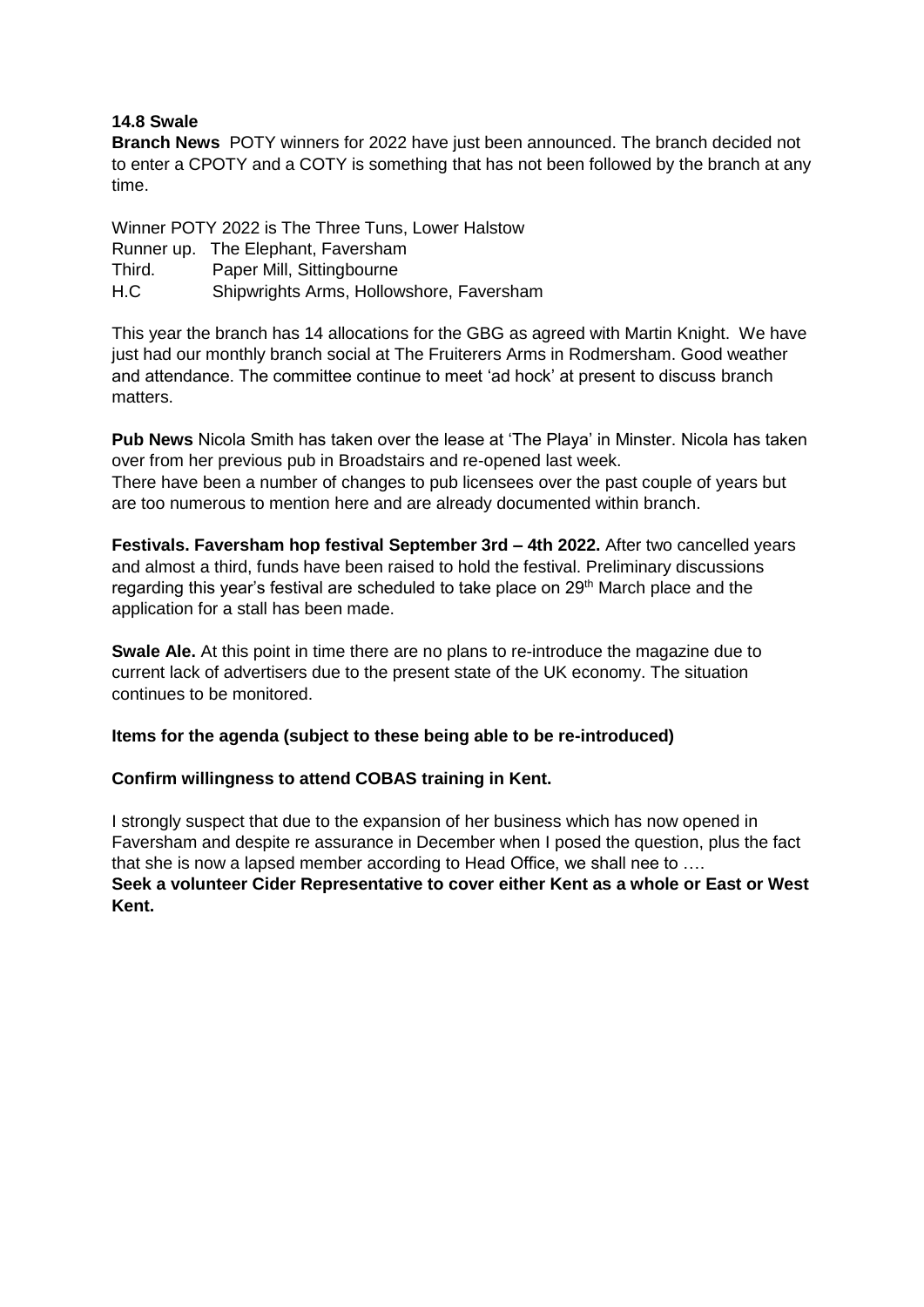# **14.9 Thanet**

1. Festival:- the festival returns to the Winter Gardens this April on Good Friday 15<sup>th</sup> and Saturday 16<sup>th.</sup> There will be live entertainment on stage and a selection of food available in the Queen's Hall.

The budget has been approved.

For the first time we intend to run a "craft" keykeg bar. All volunteers will be welcome.

2. POTY.

The winner is the Two Halves in Margate.

Cider POTY is the Little Swift in Margate.

We did not run a club of the year competition. We do not believe that we have any true contenders.

3. Pubs:

In Thanet we have 152 open venues on WP, an increase of two since the last report. A 101 of these sell real ale.

Other matters:

a) There have been two re-openings, the London Tavern, Margate (real ale) and the Foresters Arms, Ramsgate (no real ale) which has been renamed Fury's Bar.

b) There is a licence application lodged with the council for the Shakespeare in Margate, which has been closed since 2016. The applicant, Shakespeare Hotel Margate Ltd is associated with a company whose business is "architectural activities".

c) We objected to a planning application to convert the Wheatsheaf in Ramsgate to residential. The application has still not had a decision as of 22 February. d) The Brown Jug in Ramsgate has apparently been bought by Tracey Emin. It remains closed.

4. Currently Ale of Thanet is not being published because we do not have an editor.

5. The next social event will be in Margate on  $27<sup>th</sup>$  April.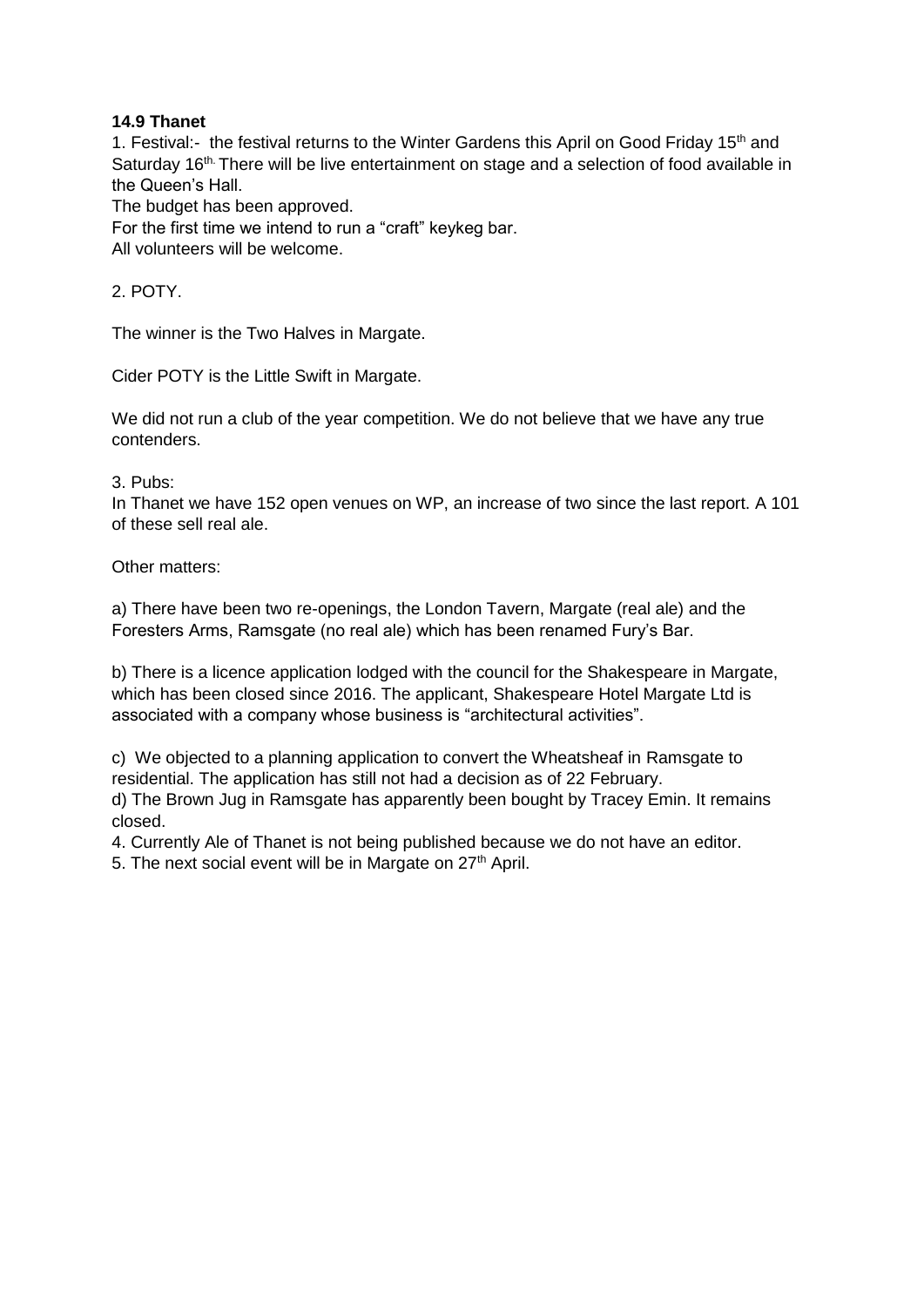# **14.10 West Kent**

# **Chairman's Report**

The branch has tightened the criteria once again this year for those pubs that may be surveyed for the GBG, with beer scoring becoming the key criteria. All existing GBG Pubs are currently being surveyed along with those with above average scores. We then remove those pubs where something could jeopardise the continuance of that pubs ability to keep high beer standards such as a change of manager or cellarman.

On Sunday (27<sup>th</sup> March), the branch members will meet to discuss all the submissions. We had an open discussion on PoTY, for which branch members had recently voted upon, with the result that the Nelson in Tonbridge has been voted the best pub, with Runner Up awards to Fuggles, Tunbridge Wells and The George, Tunbridge Wells.

The Club of the year was the Royal British Legion in Leigh, with the Cider Pub of the year award going to The Beer Seller in Tonbridge.

## **Membership Report**

Locally, we currently have 617 members, which is approximately a 10% drop on our figure since January 2020.

# **Pub Report**

The locals in Toys Hill managed to get an ACV attached to the Fox & Hounds during the Covid 19 Lockdown. Despite this, the brewery is trying hard to sell it as a residential property and at present, it is permanently closed.

# **Local Cider Report – Keith Ennis**

I was most surprised to find that the Beer Seller were selling Charrington's Earl's Reserve cider on draught. This is a 5.8% cider described by Charrington's as medium and I would say it is on the sweeter side of medium. A very quaffable cider in my opinion. I have been talking to Charrington's about doing 20 litre Bag in Box (BIB) for Spa Valley but they told me on two or three occasions they could only do it in the 3 litre pouches. When I spoke to Jamie at the Beer Seller and he told me that they wanted him to sell their cider but he was not prepared to have it in the 3 litre pouches so they finally relented and did Jamie a 20 litre BIB.

For those who are not aware, Charrington's Drinks are based at Charrington's Fruit Farms, Cryals Farm, Matfield.

# **AOB**

A few of the branch members have re-started the local Camra Occasional Pub Surveyors (COPS). This has received various levels of attendance, but even on the day of the storm Eunice, four gallant explorers managed to attend. Having proved very popular before Covid, the group are now looking to continue these events which are open to anyone (members or not). Further outings have been arranged on a fortnightly basis for the next few months.